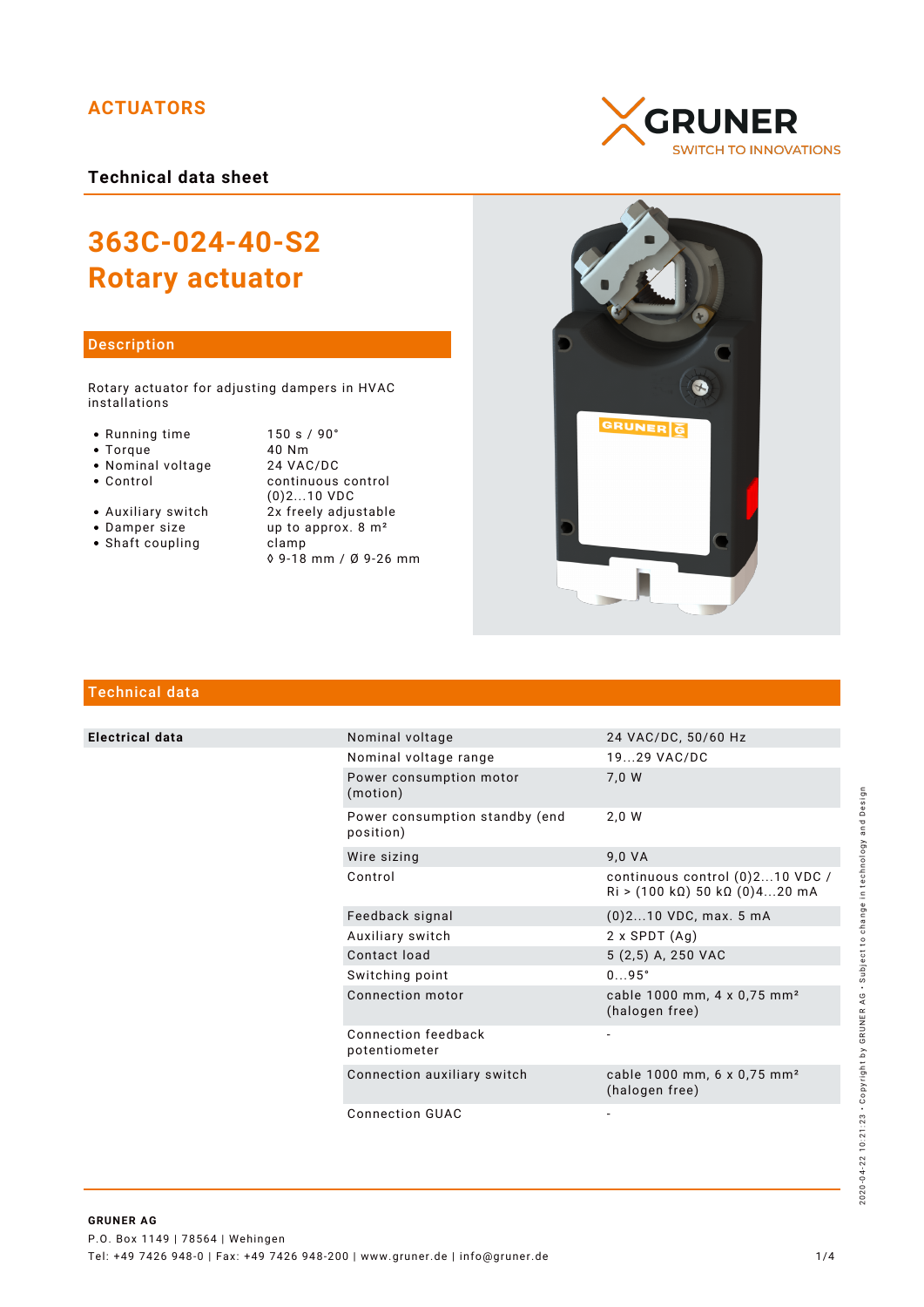

| <b>Technical data</b>  |                                         |                                                                                            |
|------------------------|-----------------------------------------|--------------------------------------------------------------------------------------------|
|                        |                                         |                                                                                            |
| <b>Functional data</b> | Torque                                  | 40 Nm                                                                                      |
|                        | Damper size                             | up to approx. 8 m <sup>2</sup>                                                             |
|                        | Synchronised speed                      | ±5%                                                                                        |
|                        | Direction of rotation                   | selected by switch                                                                         |
|                        | Manual override                         | gearing latch disengaged with<br>pushbutton, self-resetting                                |
|                        | Angle of rotation                       | 0°max. 95° can be limited with<br>adjustable mechanical end stops                          |
|                        | Running time                            | 150 s / 90°                                                                                |
|                        | Sound power level                       | $<$ 45 dB(A)                                                                               |
|                        | Shaft coupling                          | clamp 0 9-18 mm / Ø 9-26 mm                                                                |
|                        | Position indication                     | mechanical with pointer                                                                    |
|                        | Service life                            | $> 60000$ cycles $(0^{\circ}95^{\circ}0^{\circ}) > 1$<br>000 000 partial cycles (max. ±5°) |
|                        |                                         |                                                                                            |
| <b>Safety</b>          | Protection class                        | III (safety extra-low voltage)                                                             |
|                        | Degree of protection                    | IP 54                                                                                      |
|                        | <b>EMC</b>                              | CE (2014/30/EU)                                                                            |
|                        | LVD                                     | CE (2014/35/EU)                                                                            |
|                        | <b>RoHS</b>                             | CE (2011/65/EU - 2015/863/EU -<br>2017/2102/EU)                                            |
|                        | Mode of operation                       | Typ 1 (EN 60730-1)                                                                         |
|                        | Rated impulse voltage                   | 0,8 kV (EN 60730-1)                                                                        |
|                        | Control pollution degree                | 3 (EN 60730-1)                                                                             |
|                        | Ambient temperature normal<br>operation | $-30^{\circ}$ C+50 $^{\circ}$ C                                                            |
|                        | Storage temperature                     | $-30^{\circ}$ C +80 $^{\circ}$ C                                                           |
|                        | Ambient humidity                        | 595% r.H., non condensing (EN<br>$60730-1)$                                                |
|                        | Maintenance                             | maintenance free                                                                           |
| Dimensions / Weight    | Dimensions                              | 193 x 96 x 60 mm                                                                           |
|                        | Weight                                  | 1700 g                                                                                     |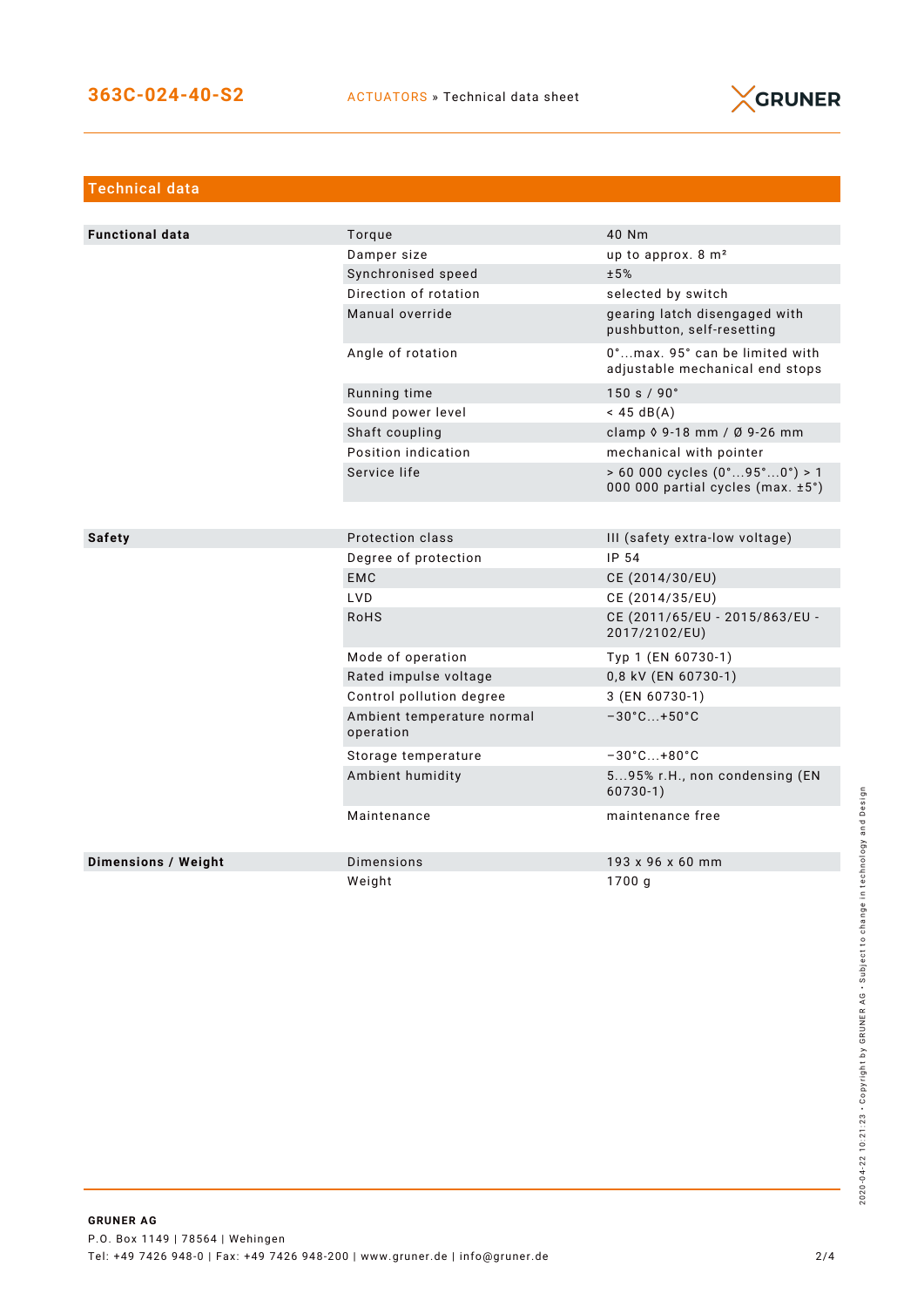

## Functionality / Properties

#### **Operating mode**

Connect power supply to wire 1+2 and a reference signal Y to wire 3 in range of (0)2...10 VDC, actuator drives to its specified position. The actual damper position (0...100%) is a feedback signal U on wire 4 for example to share with other actuators. The actuator is overload-proof, requires no limit switches and automatically stops, when the end stop is reached.

#### **Direct mounting**

Simple direct mounting on the damper shaft with a clamp, protection against rotating with enclosed anti-rotation lock or rather at intended attachment points.

#### **Manual override**

Manual override with selfresetting pushbutton possible (the gear is disengaged as long as the button is pressed).

#### **Signaling**

The two integrated auxiliary swithes are freely adjustable in the angle of 0 - 95°. There are activated corresponding to the adjusted angle. The damper position can be checked by the mechanicel pointer.

#### **Mode switch**

DIP switch under the case cover

#### **Adaption drive**

- Actuator power off
- Setting the mechanical end stops
- Actuator power on
- Adaption enable
- Actuator drive to position 0
- Actuator drive to position 1 Adaption disable, if desired angular range reached or rather
- if actuator reached endstop "Y" refers to the measured
- angular range



## Connector / Security Note



#### **Safety remarks**

- Connect via safety isolation transformer!
- The device is not allowed to be used outside the specified field of application, especially in airplanes.
- It may only be installed by suitably trained personnel. Any legal regulations or regulations issued by authorities must be observed during assembly.
- The device may only be opened at the manufacturer´s site.
- The device is not allowed to be disposed of as household refuse. All locally valid regulations and requirements must be observed.
- When calculating the required torque, the specifications supplied by the damper manufacturer´s (crosssection, design, installation site), and the air flow conditions must be observed.